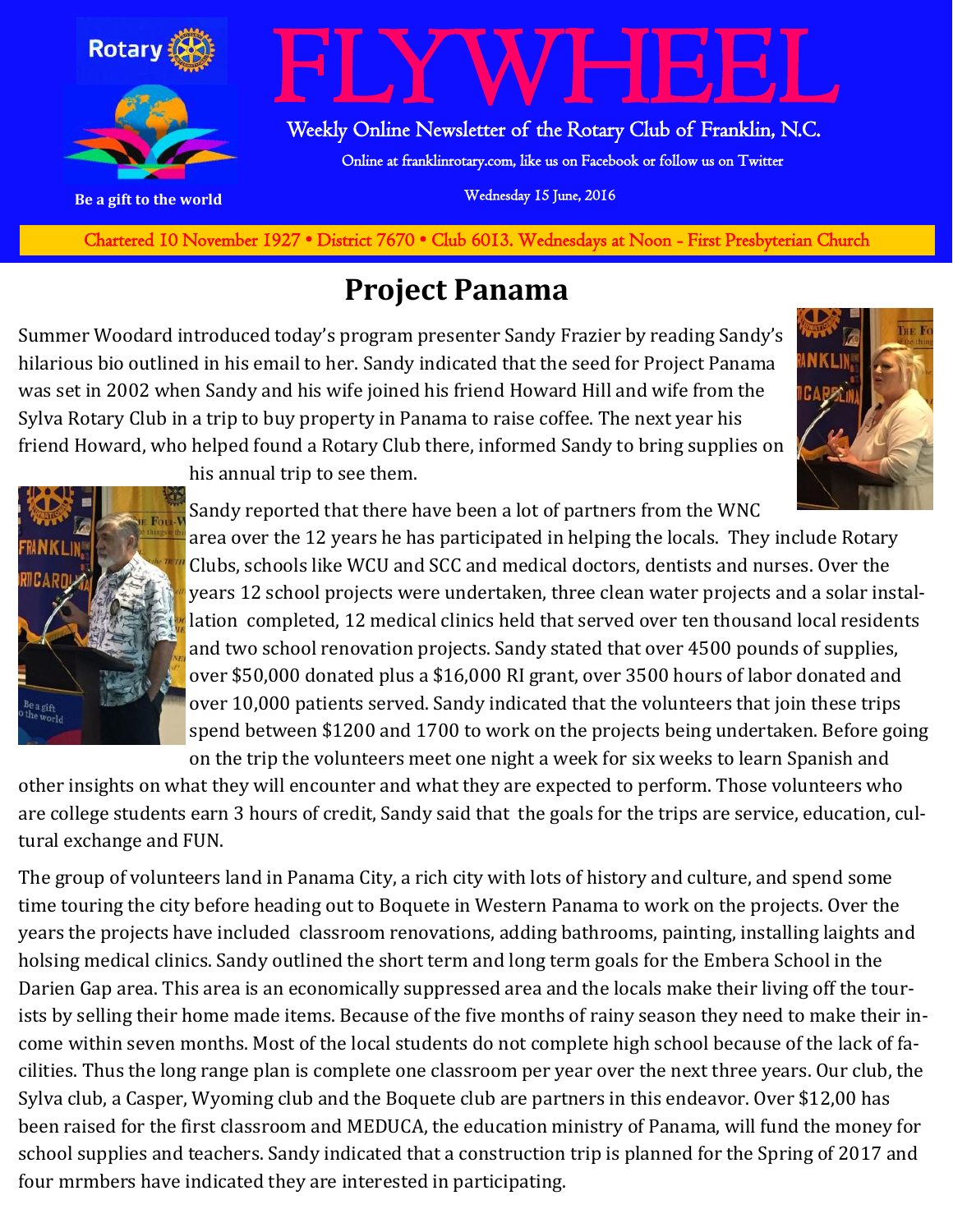



# /HEEL

Weekly Online Newsletter of the Rotary Club of Franklin, N.C.

Online at franklinrotary.com, like us on Facebook or follow us on Twitter

**Be a gift to the world Be a gift to the world Wednesday 15 June, 2016** 

**Charted November 29, 1927 • District 7670 • Club 6013 Wednesdays at Noon - First Presbyterian Church** Chartered 10 November 1927 • District 7670 • Club 6013. Wednesdays at Noon - First Presbyterian Church

#### **District Conference 2016..One of the Best Ever!**

Thanks to those who attended last weekend's district confer-

ence in Kingsport, Tenn! Our own Gary Dills was installed as our new district governor!!







**RC of Franklin Got Some Great Awards!!** Among those include Gold Presidential Citation, Distinguished Club, Best

Rotary tary Club of Franklin

Online Bulletin for the Flywheel and Zone 33 Citation! Thanks to all who helped!

#### **CART is Ultimately a Winnah In the Pretty Legs Contest!!**

Dennis Sanders and John Yermack reported a huge success on the Pretty Legs Contest to raise money for the CART fund at the district



conference over the weekend . Both Dennis and John raised \$1100 each of the over \$6000 raised. Franklin Rotary donated \$2000 and an anonymous donor do-

nated \$1000. Dennis Sanders awarded pins to those who donated at least \$100 to John Yermack, Bill Baker, Fred Drexler and 2016/17 DG Gary Dills. Great work to all!!!!

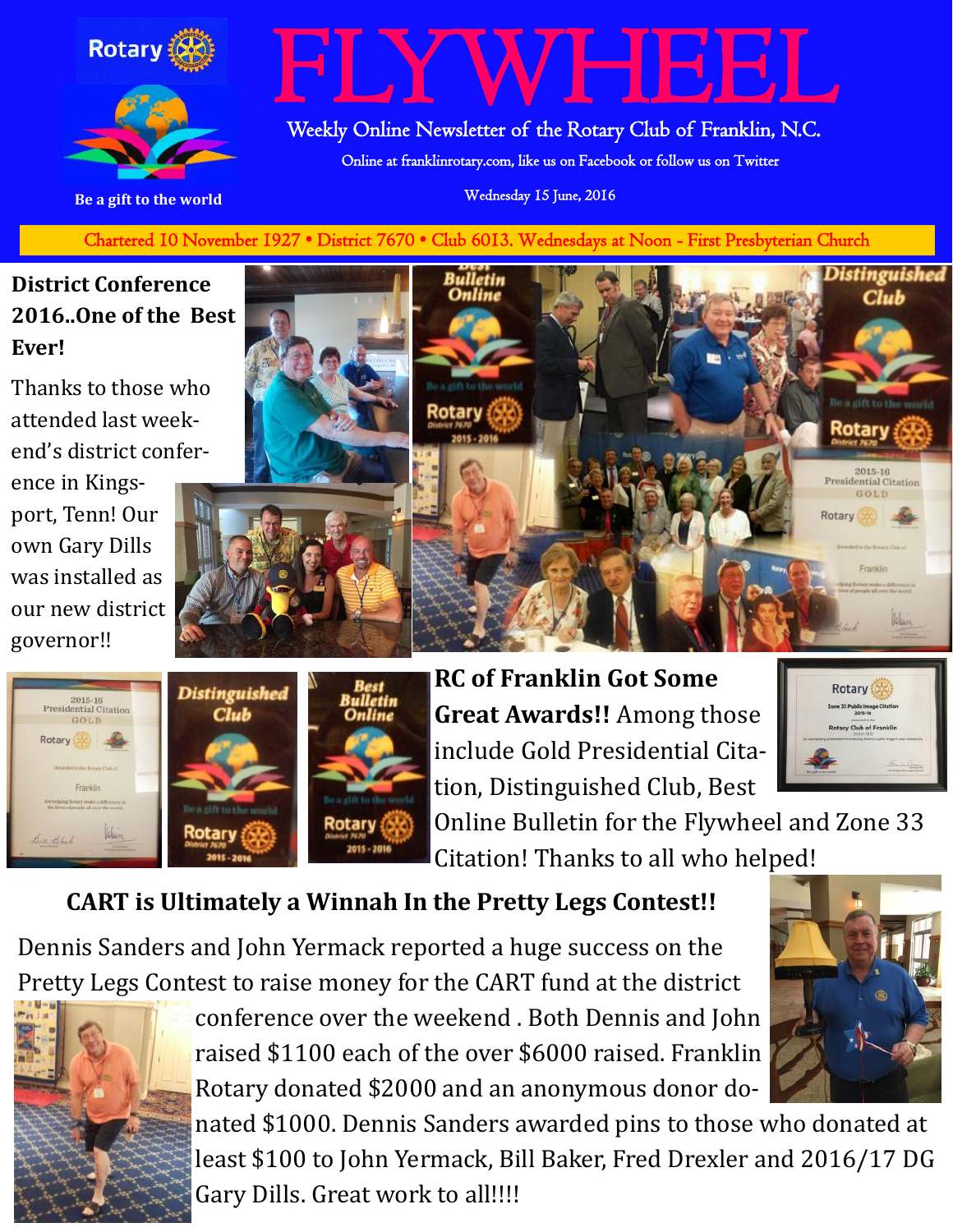

**Charted November 29, 1927 • District 7670 • Club 6013 Wednesdays at Noon - First Presbyterian Church** Chartered 10 November 1927 • District 7670 • Club 6013. Wednesdays at Noon - First Presbyterian Church

## **Satellite Club at Parade of Banners!!**

The Rotary Club of Franklin Evening Club was represented at the district conference for the first time this past Friday Night as club secretary Judi St Arnauld carried the club banner across the stage at the district conference in Kingsport, Tenn.!.



### **Installation June 28th!**

Please sign up and plan on attending the Rotary Club of Frank-

lin's 2016-17 Installation. This year's installation will be Tuesday



Night June 28th 6pm at the Big Bear Shelter. Cost this year is ONLY \$10. We will be celebrating our soon to be past year and installing officers and directors. See you there!





Just want to take a moment to thank everyone that attended this past weekend's conference in Kingsport. Governor Billi did a great job and our club once again took home some awards that would not be possible without you! Just want to remind you that if you have any outstanding club dues please pay them by the end of this month so we can start fresh for the new year. Also if you have not made a foundation contribution please do so as RI has to have that before July 1 for you to get credit this year. See chair Jim Garner and he'll make you a deal! Thanks again for your service..

Sean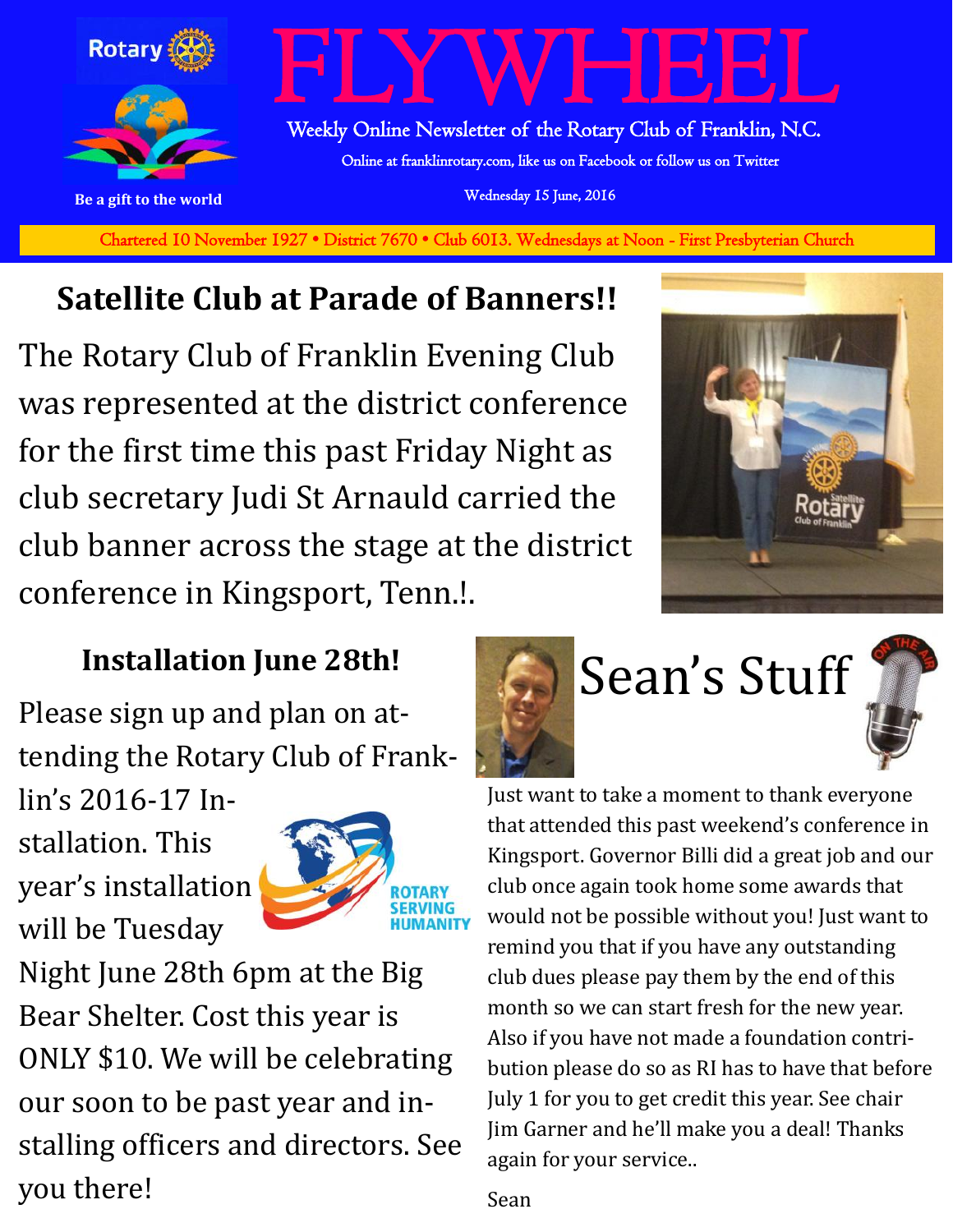

# FLYWHEEL

Weekly Online Newsletter of the Rotary Club of Franklin, N.C.

Online at franklinrotary.com, like us on Facebook or follow us on Twitter

**Be a gift to the world Be a gift to the world Wednesday 15 June, 2016** 

**Charted November 29, 1927 • District 7670 • Club 6013 Wednesdays at Noon - First Presbyterian Church** Chartered 10 November 1927 • District 7670 • Club 6013. Wednesdays at Noon - First Presbyterian Church



### **Keep those tickets coming in!!**

We had quite a few more tickets for our upcoming fundraiser turned in for the second week! Please keep working on getting those sold. Please contact everyone on your list because a lot of folks take off for summer vacation and nows the time to contact **When you sell them please turn them into your horsemen.** Please also bring in silent auction items and program ads! On our silent auction this year we have a 1991 Ford Truck. **We are in need of volunteers to park the vehicle for show at their business to help generate some interest.** Its our one and only fundraiser..lets make it the best ever!



#### **You Still have a Good Opportunity to Registration Fee for the 2017 RI Convention in Atlanta**

This is a once in a lifetime opportunity. Cost of registration has gone up a little bit but you can still register for under \$400. Here's the link for registering for the convention...

#### [www.riconvention.org/en/atlanta](http://www.riconvention.org/en/atlanta)

**Also you need to hurry because hotel rooms in Atlanta are booking Fast!!!!**

#### **Here is some additional incentives for registering NOW!…**

You can still get \$65 re-imbursement AND earn a PHF for your club by registering the highest percentage of Rotarians in your club category size for the International Convention in Atlanta June 10-14, 2017 AND a PHF for registering the highest percentage of Rotarians in your club category size for the Young Leaders and District Conference in Hickory April 28-30, 2017!!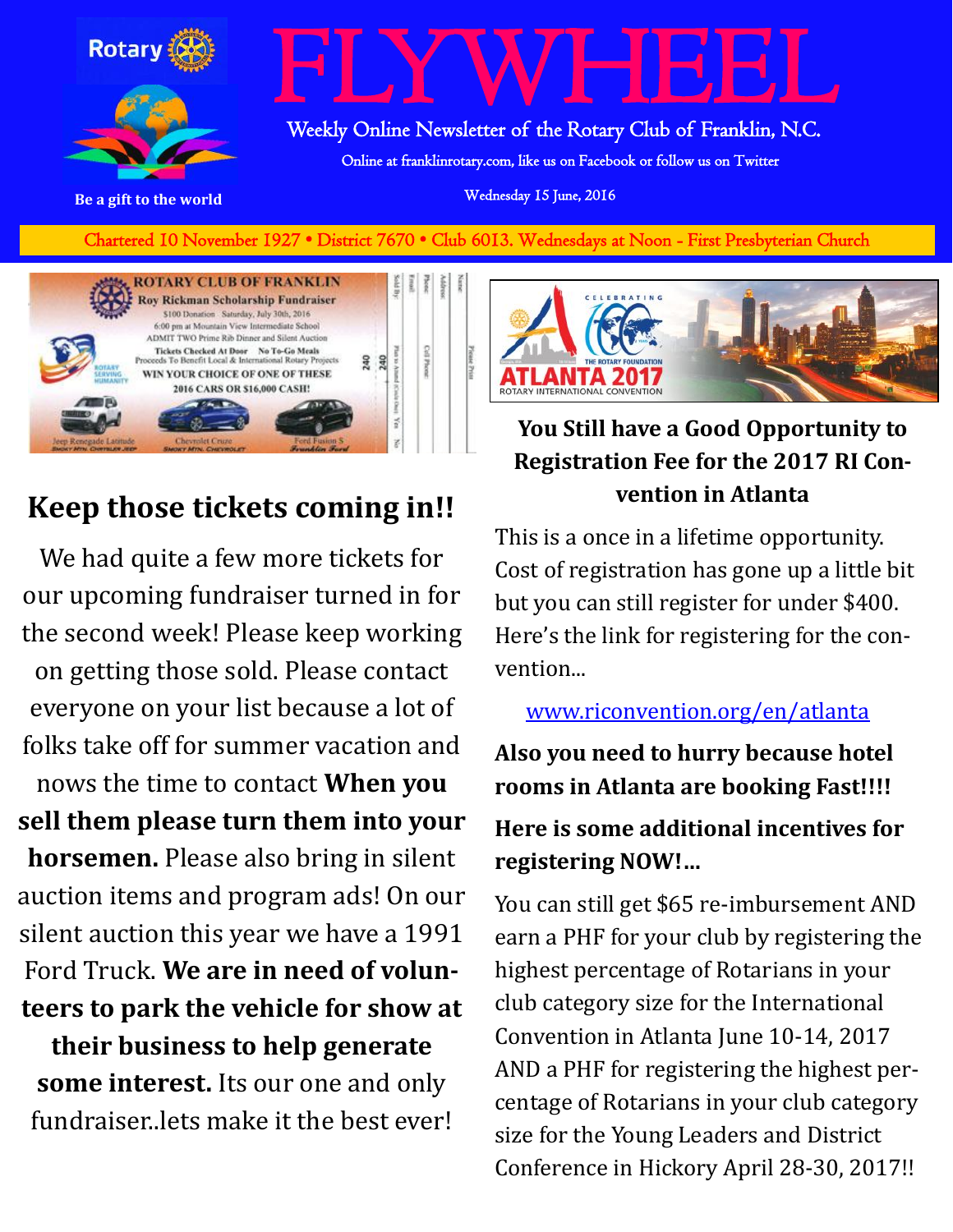

Chartered 10 November 1927 • District 7670 • Club 6013. Wednesdays at Noon - First Presbyterian Church

#### **Exchange Student Update**

Incoming club president Lenny Jordan indicated that **we now have two families** to host inbound exchange student Beatrice from Italy. The first family is that of a former club member Becky Montgomery. Becky is a Middle School Assistant Principal. The second family was recruited by Lee Berger and are Tony and Tana Bagno. The exchange student will come to Franklin this August for the 2016—2017 school year. We are looking forward to having Beatrice join us for as many Rotary meetings as her schedule allows.

**Kick off your Independence Day festivities at the Firecracker 5K on July 4th !!**



– [Riverside Park](https://www.facebook.com/pages/Riverside-Park/152152808261324) –[Bryson City,](http://www.runbrysoncity.com/directions.html)  [NC.](http://www.runbrysoncity.com/directions.html) Hosted by the the [Rotary](https://www.facebook.com/Rotary-Club-of-Bryson-City-163579257039259)  [Club of Bryson City](https://www.facebook.com/Rotary-Club-of-Bryson-City-163579257039259) the course runs through Bryson City and the Deep Creek Community. Event details are available at the [event website.](http://www.runbrysoncity.com/)

Register by June 29th at 5PM to be guaranteed a commemorative race shirt. After that participants are not guaranteed to receive a shirt and/or a shirt in the size requested. Cost is \$28

**Rotary Service** 

**6/22**



Prayer/Pledge: Belinda Petricek

Additional race information can be found at **[http://](http://www.runbrysoncity.com/) [www.runbrysoncity.com/](http://www.runbrysoncity.com/)**